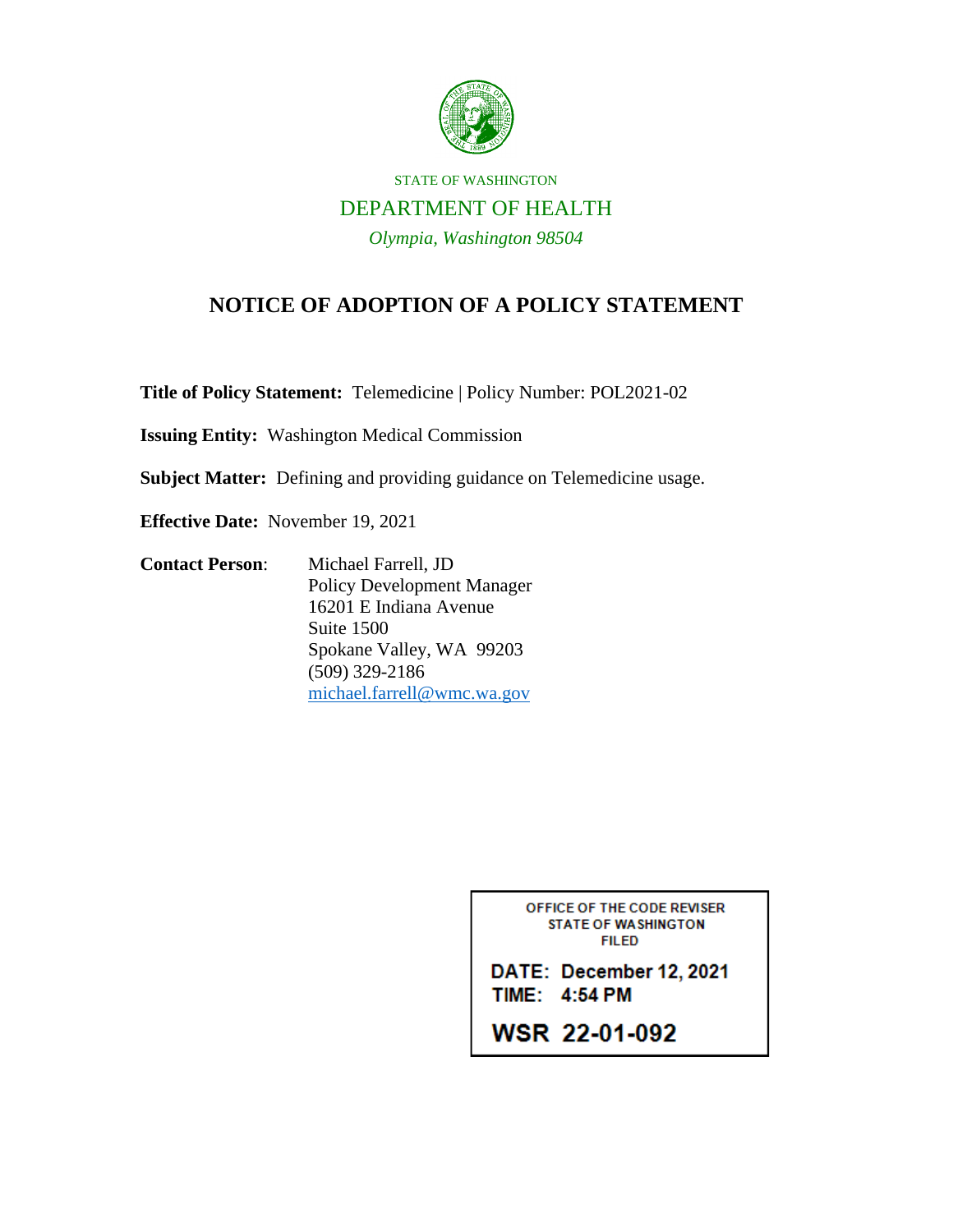# **Policy Statement**



| Title:                 | <b>Telemedicine</b>                                                                                                                             |         | POL2021-02                    |
|------------------------|-------------------------------------------------------------------------------------------------------------------------------------------------|---------|-------------------------------|
| References:            | Chapter 18.71B RCW, RCW 18.71.011, RCW 18.71.030(6), chapter<br>18.71A RCW, RCW 7.70.050(4), RCW 18.71.220, RCW 26.44.056;<br>chapter 70.02 RCW |         |                               |
| Contact:               | <b>Washington Medical Commission</b>                                                                                                            |         |                               |
| Phone:                 | (360) 236-2750                                                                                                                                  | E-mail: | medical.commission@wmc.wa.gov |
| Supersedes:            | MD2014-03; POL2018-01                                                                                                                           |         |                               |
| <b>Effective Date:</b> | November 19, 2021                                                                                                                               |         |                               |
| Approved By:           | John Maldon, Chair (signature on file)                                                                                                          |         |                               |

# **Introduction**

The Washington Medical Commission (Commission) endorses the use of telemedicine as a tool that has the potential to increase access, lower costs, and improve the quality of healthcare. The Commission issues this policy statement to provide guidance to allopathic physicians and physician assistants (practitioners) who use telemedicine to provide medical services to Washington patients. This policy specifies the conditions under which a license is needed to use telemedicine to treat a patient in Washington and delineates best practices when using telemedicine to ensure that patients receive safe and appropriate care.

In 2014, the Commission issued Guidelines for the Appropriate Use of Telemedicine (MD2014- 03), establishing general practice standards for practitioners and initiating a patientpractitioner relationship using telemedicine. In 2018, the Commission issued a policy on Telemedicine and Continuity of Care (POL2018-01). This policy supersedes both the 2014 guidelines and the 2018 policy.

In 2017, Washington joined the Interstate Medical Licensure Compact (compact). The compact, now in place in a majority of states, is intended to facilitate licensure for physicians who practice in multiple states, allowing patients in underserved areas to more easily connect with medical experts through telemedicine technologies.<sup>[1](#page-1-0)</sup>

# **Policy**

# **Definition of Telemedicine**

For the purposes of this policy, the Commission defines telemedicine as a mode of delivering healthcare services using telecommunications technologies by a practitioner to a patient or to

<span id="page-1-0"></span><sup>&</sup>lt;sup>1</sup> [Chapter 18.71B RCW.](https://app.leg.wa.gov/rcw/default.aspx?cite=18.71B) For information on the compact, see<http://www.imlcc.org/>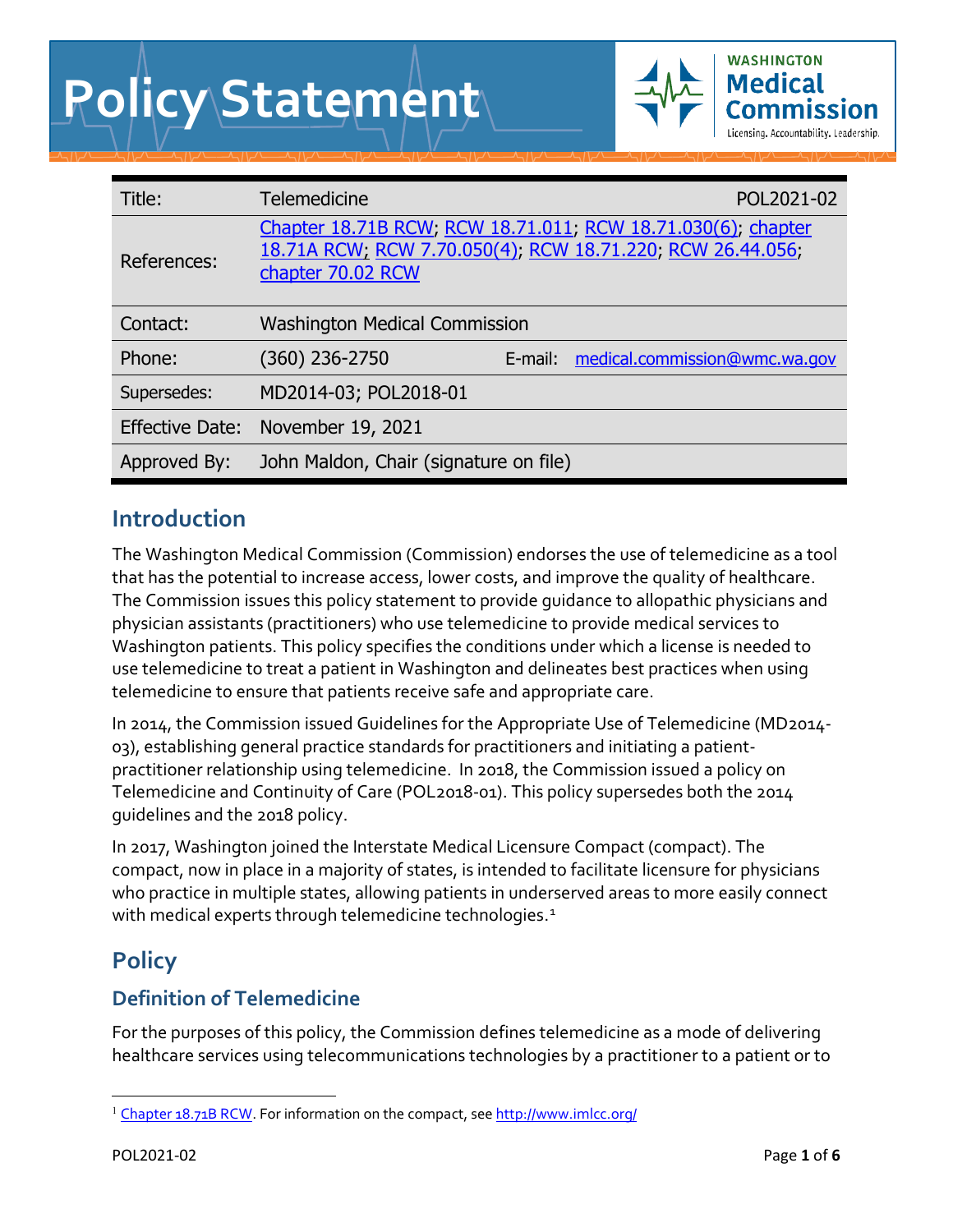consult with another health care provider at a different physical location than the practitioner. Telemedicine includes real-time interactive services, store-and-forward technologies, and remote monitoring.

Store-and-forward technology is the asynchronous or non-simultaneous transmission of a patient's medical information from an originating site to the health care provider at a distant site that results in examination, medical diagnosis, or treatment of the patient. Remote monitoring involves the use of digital technology to collect health data from a patient in one location and electronically transmit that information securely to a health care provider in another location for evaluation and treatment decisions.

## **Washington State Licensure Requirements for use of Telemedicine**

The Commission deems the practice of medicine<sup>[2](#page-2-0)</sup> to take place at the location of the patient at the time of the encounter.<sup>[3](#page-2-1)</sup> Therefore, with a few exceptions detailed below, a practitioner engaging in the practice of medicine with a patient located in Washington must hold an active license to practice medicine in Washington.[4](#page-2-2)

A practitioner licensed in Washington need not reside in Washington to use telemedicine to treat a patient in Washington. A practitioner licensed in Washington who wishes to treat a patient in another state will likely need a license to practice medicine in that state. The practitioner should contact the other state's medical board to find out the requirements for treating patients in that state.

#### **Exemptions to Washington State Licensure Requirements**

The Commission recognizes several exceptions to the general rule that a practitioner is required to have a license when treating a patient in Washington. The legislature created a specific exemption to the licensure requirement for telemedicine practitioner-to-practitioner consultations. The consultation exemption permits a practitioner licensed in another state in which the practitioner resides to use telemedicine or other means to consult with a Washington licensed practitioner who remains responsible for diagnosing and treating the patient in Washington.<sup>[5](#page-2-3)</sup> The law does not require real time communication between practitioners.

Another circumstance in which the Commission does not require a license is when a patient seeks a second opinion or a consultation with a specialist out of state, such as a cancer center, and sends medical records to the specialist to review and provide input on treatment. In this case, the specialist in the distant state does not need a license to practice medicine in Washington to review the records and provide an opinion, but not treatment, regarding the patient's care. The specialist may communicate that opinion directly with the patient. The patient may then choose to travel to see the distant practitioner for treatment or may choose

<span id="page-2-0"></span> $2$  The practice of medicine is defined in RCW  $18.71.011$ .

<span id="page-2-1"></span><sup>3</sup> [RCW 18.71B.010.](https://app.leg.wa.gov/RCW/default.aspx?cite=18.71B.010)

<span id="page-2-2"></span><sup>4</sup> The performance of medical interpretation services by rendering a diagnosis based on examination of radiologic imaging studies, tissue specimens or bodily fluid specimens for a patient located in Washington is the practice of medicine in Washington and therefore requires a license in Washington.

<span id="page-2-3"></span><sup>5</sup> [RCW 18.71.030\(6\)](https://app.leg.wa.gov/rcw/default.aspx?cite=18.71.030)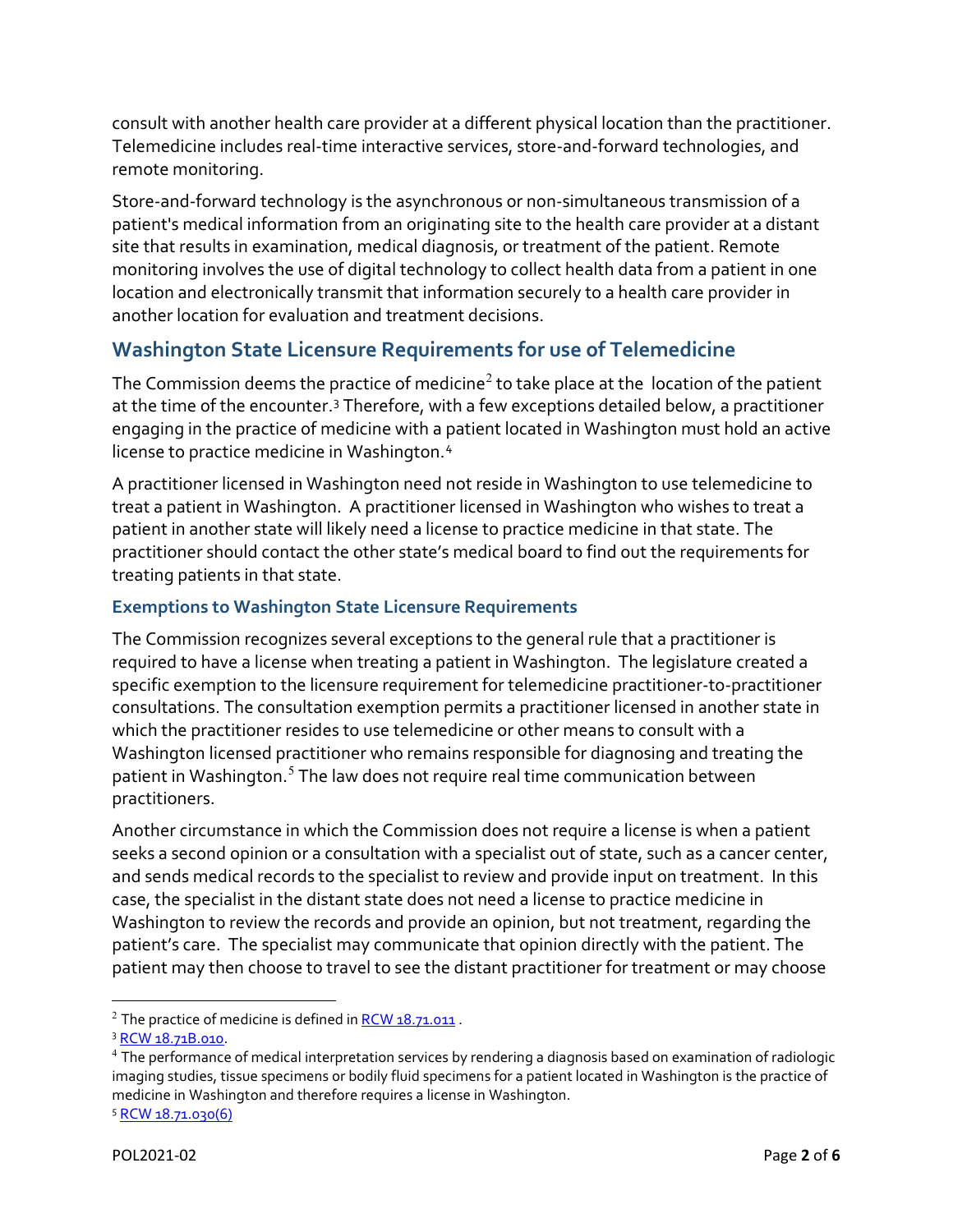to have the specialist coordinate care with a Washington-licensed physician under the statutory exemption described above.

Another common situation that is not specifically addressed by a statutory exemption is when a patient with an established relationship with a practitioner licensed in another state crosses the border into Washington and requires medical care. In some cases, permitting the physician in the patient's home state to provide temporary continuous care is in the patient's best interest. This can arise in several common scenarios.

In the first scenario, a patient with an established relationship with a practitioner in the patient's home state travels to Washington for a limited time (e.g., vacation, business, or education) and requires medical care. The patient's out-of-state practitioner may be the best person to provide care via telemedicine while the patient is temporarily in Washington. If the practitioner knows that the patient will be residing in Washington for an extended period, the practitioner should develop a plan for emergent treatment agreed to by the patient. This may include a referral to a hospital or to a local specialist who can step in and assist in the case of devolving medical or mental status.

In the second scenario, a patient who is receiving treatment for a condition by a practitioner in a distant state moves to Washington and requires immediate medical care for that condition but has not yet established a relationship with a Washington practitioner. For example, a patient receiving psychiatric care and medication management from a psychiatrist in their former state may have difficulty finding a psychiatrist in Washington. Temporary care lasting up to 12 months via telemedicine by the patient's established psychiatrist may be in the patient's best interest until the patient can find a Washington-licensed practitioner to take over the care.

In the third scenario, a Washington resident travels to a distant state to obtain specialty care at a major medical center, then returns home to Washington. The patient may prefer to directly consult via telemedicine with the specialists who provided treatment to the patient in the distant state. Requiring the patient to travel back to the major medical center to receive follow up care could impose an unreasonable hardship on the patient. Permitting the practitioner at the major medical center to provide follow up care via telemedicine is the most optimal treatment plan for the patient.

In each of these cases, the patient needs are best served by having the practitioner who knows the patient and has access to the patient's medical records provide limited follow up care to the patient. So long as the out-of-state practitioner provides temporary continuity of care to the patient, the practitioner would not require a Washington license.

## **Standard of Care and Best Practices When Using Telemedicine**

The Commission offers the following guidance to practitioners providing medical services using telemedicine to ensure that patients receive safe and appropriate care:

The Commission will hold a practitioner who uses telemedicine to the same standard of care and professional ethics as a practitioner using a traditional in-person encounter with a patient.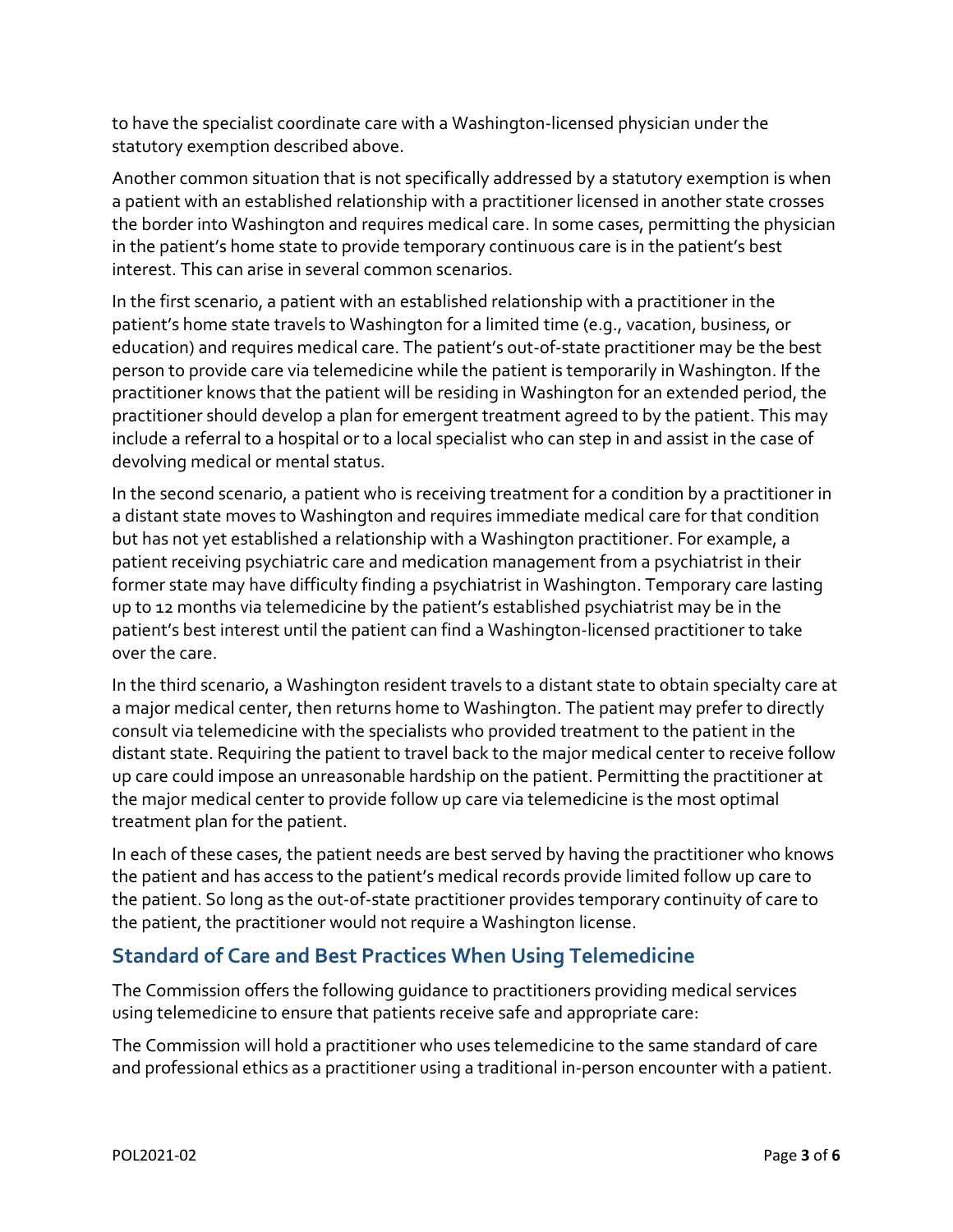The failure to follow the appropriate standard of care or professional ethics while using telemedicine may subject the practitioner to discipline by the Commission.

#### **Scope of practice**

A practitioner who uses telemedicine should ensure that the services provided are consistent with the practitioner's scope of practice, including the practitioner's education, training, experience, and ability.

#### **Identification of patient and practitioner**

A practitioner who uses telemedicine should verify the identity of the patient and ensure that the patient can verify the identity, licensure status, and credentials of all health care providers who participate in the telemedicine encounter.

#### **Establishing the Practitioner-patient relationship**

A practitioner who uses telemedicine must establish a valid practitioner-patient relationship with the person who receives telemedicine services. The relationship is established when the practitioner agrees to undertake diagnosis or treatment of the patient and the patient agrees that the practitioner will diagnose or treat the patient. A valid practitioner-patient relationship may be established through telemedicine if the standard of care does not require an initial inperson encounter.

#### **Medical history and physical examination**

Prior to providing treatment, including issuing prescriptions, a practitioner who uses telemedicine should interview the patient to collect the relevant medical history and perform a physical examination, when medically necessary, sufficient for the diagnosis and treatment of the patient. A practitioner may not delegate an appropriate history and physical examination to an unlicensed person or to a licensed individual for whom that function would be out of the scope of the license.

Once a practitioner has obtained a relevant medical history and performed a physical examination, it is within the practitioner's judgment to determine whether it is medically necessary to obtain a history or perform a physical examination at subsequent encounters. The technology used in a telemedicine encounter must be sufficient to establish an informed diagnosis as though the medical interview and physical examination had been performed inperson by the practitioner. An on-line questionnaire does not constitute an acceptable medical interview for the provision of treatment, including issuance of prescriptions, by a practitioner. The standard of care requires direct interaction with a licensed practitioner.

#### **Appropriateness of telemedicine**

Only the treating practitioner may determine if telemedicine is appropriate for a given patient encounter. A practitioner should consider the patient's health status, specific health care needs, and specific circumstances, and use telemedicine only if the risks do not outweigh the potential benefits and it is in the patient's best interest. If a practitioner determines that the use of telemedicine is not appropriate, the practitioner should advise the patient to seek inperson care.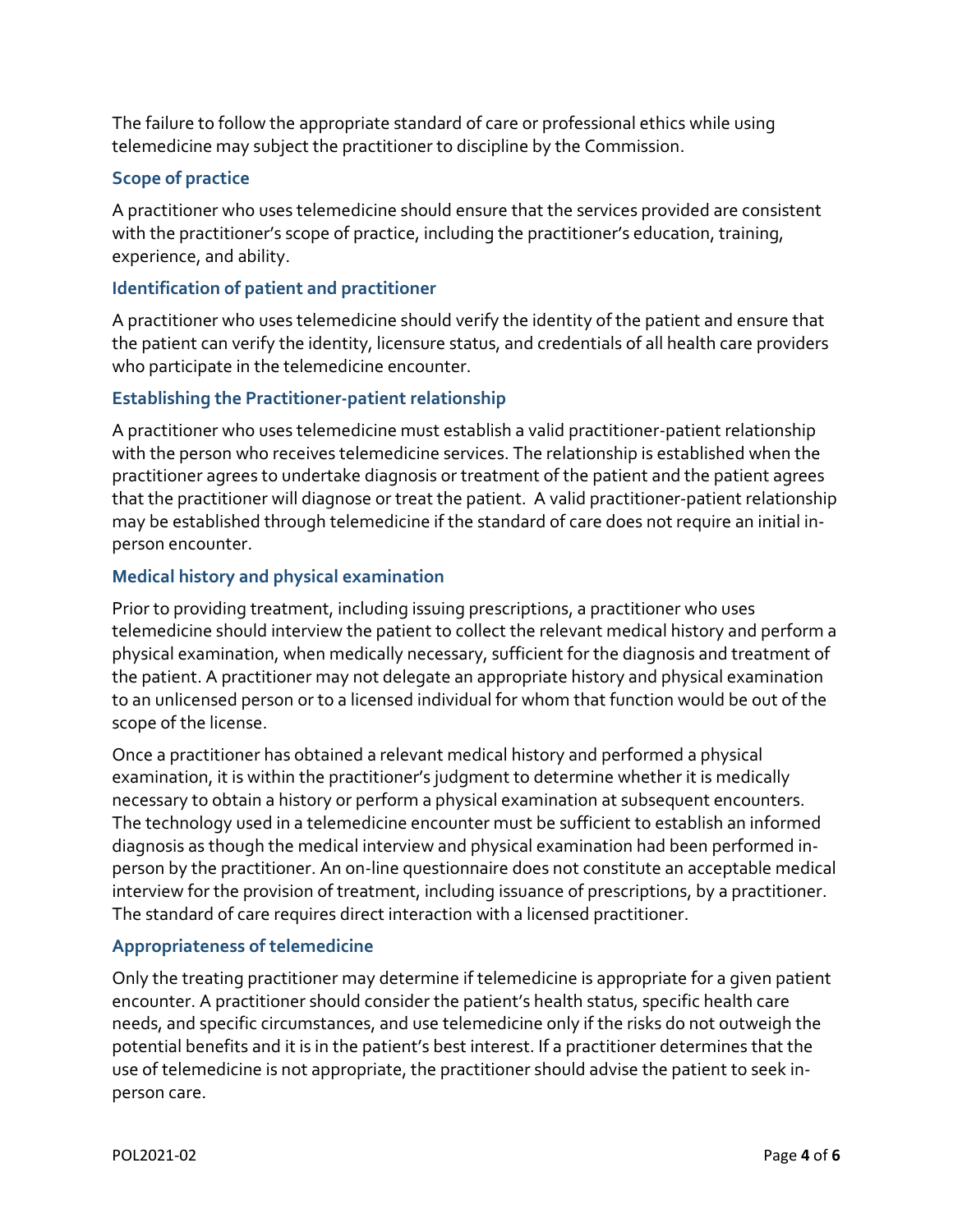#### **Informed consent**

A practitioner who uses telemedicine should ensure that the patient provides appropriate informed consent, whether oral or written, for the medical services provided, A practitioner need not obtain informed consent in an emergency situation or in other situations recognized by Washington law. <sup>[6](#page-5-0)</sup>

#### **Coordination of care**

When medically appropriate, a practitioner who uses telemedicine should make referrals to the patient for in-person services that can be delivered in coordination with the telemedicine services. The practitioner should provide a copy of the medical record to other treating practitioners and to the patient upon request.

#### **Follow-up care**

A practitioner who uses telemedicine should have access to, or adequate knowledge of, the nature and availability of local medical resources, including emergency services, to provide appropriate follow-up care to the patient following a telemedicine encounter.

#### **Medical records**

A practitioner who uses telemedicine should maintain complete, accurate, and timely medical records for the patient when appropriate, including all patient-related electronic communications and instructions obtained or produced in connection with the patient visit. The records must be made available to the patient upon request.

#### **Privacy and security**

A practitioner who uses telemedicine should ensure that all telemedicine encounters comply with the privacy and security measures in the Washington Uniform Health Care Information Act, chapter [70.02 RCW,](https://app.leg.wa.gov/rcw/default.aspx?cite=70.02&full=true) and of the federal health insurance portability and accountability act<sup>[7](#page-5-1)</sup> to ensure that all patient communications and records are secure and remain confidential.

#### **Mobile medical technology**

The federal food and drug administration (FDA) regulates the safety and efficacy of medical devices, including mobile medical applications that meet the definition of "device" under the FDA Act, particularly apps that pose a higher risk if they do not work as intended.

A practitioner who uses a mobile medical technology application that meets the definition of a device under the federal food and drug act, or relies upon such technology, should ensure the application has received approval by the federal food and drug administration or is in compliance with applicable federal law.[8](#page-5-2)

<span id="page-5-0"></span><sup>&</sup>lt;sup>6</sup> Some examples of exceptions to the requirement to provide informed consent are the emergency exception, [RCW 7.70.050\(4\),](https://app.leg.wa.gov/RCW/default.aspx?cite=7.70.050) [RCW 18.71.220;](https://app.leg.wa.gov/rcw/default.aspx?cite=18.71.220) medical holds for minors, [RCW 26.44.056;](https://app.leg.wa.gov/rcw/default.aspx?cite=26.44.056) and the therapeutic privilege recognized in *Canterbury v. Spence,* 464 F.2d 772 (D.C. Cir. 1972, *cert. denied,* 409 U.S. 1064 (1972); *Holt v. Nelson,* 11 Wn. App. 230, 523 P.2d 211 (1974), *rev. denied,* 84 Wn. 2d 1008, 523 P.2d 211 (1974).

<span id="page-5-1"></span><sup>7</sup> Also known as the HIPAA Privacy Rule, 45 CFR Part 160, subparts A and E or Part 164.

<span id="page-5-2"></span><sup>&</sup>lt;sup>8</sup> See [https://www.fda.gov/medical-devices/digital-health-center-excellence/device-software-functions-including](https://www.fda.gov/medical-devices/digital-health-center-excellence/device-software-functions-including-mobile-medical-applications)[mobile-medical-applications](https://www.fda.gov/medical-devices/digital-health-center-excellence/device-software-functions-including-mobile-medical-applications)